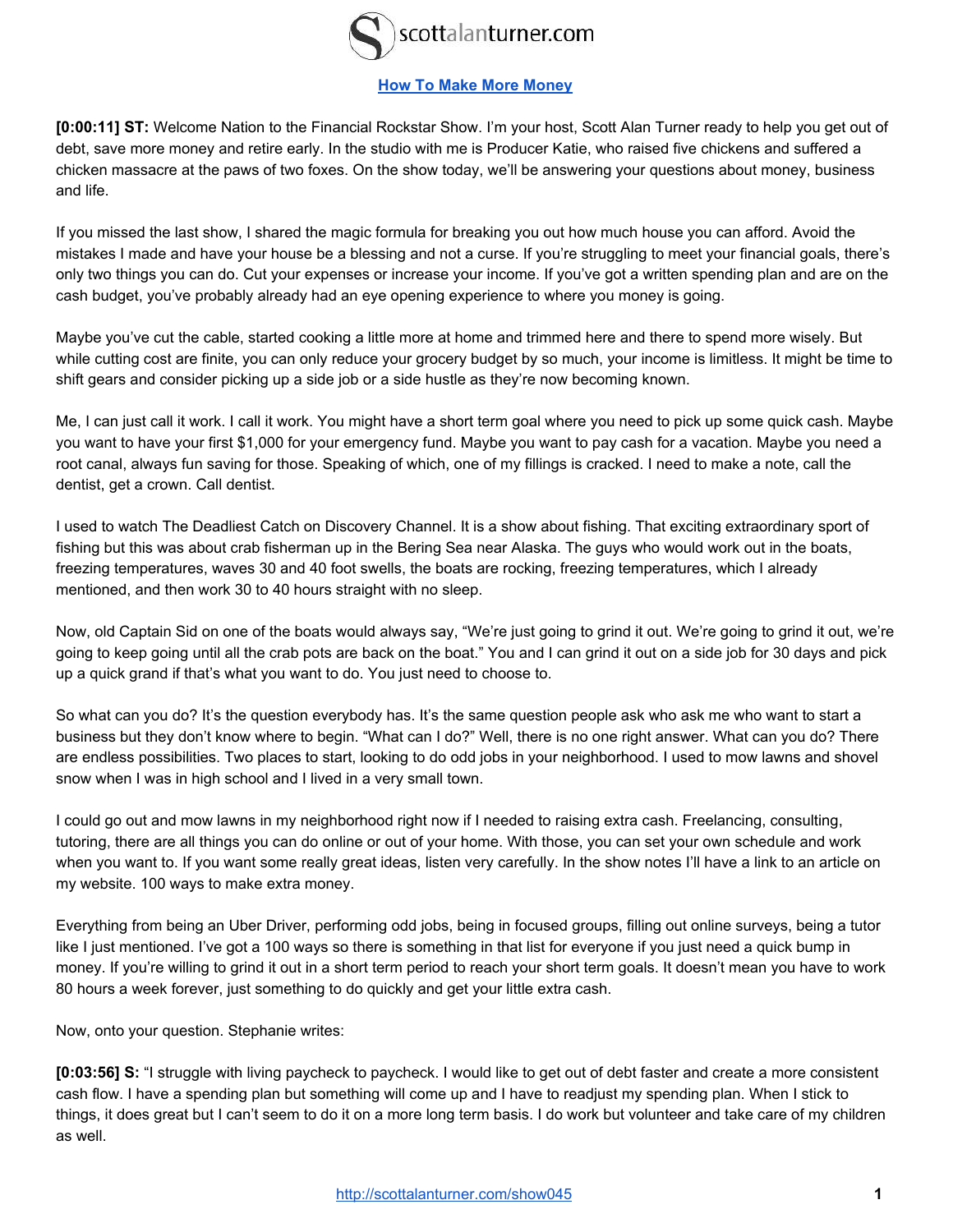

There aren't enough hours left in the day for me to work with all the other things I have to take responsibility for such as cleaning the house, taking the kids to activities, spending time with my husband, cook and a little time with a few close friends and family. I started paying down my debts. I've done it in the past and I was very successful however, at the time, I was only responsible for me."

**[0:04:39] ST:** First, it sounds like you don't have work budget yet. Now budgeting is part science. The science comes from doing it for an extended period of time and adjusting it as you learn and your situation changes. Whenever we start budgeting for the first time, they are not perfect. You lay out your spending plan at the beginning of the month based on all the financial history that you have and you try to get as close as possible as you can to direct all of your planned income to the appropriate bills and expenses based on your priorities.

But as we find out, gas price has changed, electricity bills go up and down and then as you said, stuff happens. Stuff is always going to happen. Stuff happens every month so we know stuff is going to happen just like Christmas is always on December 25th and the kid's birthdays are always on the same day every year, they're coming. But after budgeting for years, you still find every couple of month something unplanned is going to happen.

Since we know this, it's not unplanned anymore. There are expenses coming, we just don't know for what so to handle those, we have two choices. One, you either plan for them or two, you don't spend any money on them. If you plan for them which is what you wanted to do, you have enough income, what I have learned is to create a miscellaneous spending category for those one time things that crop up.

Postage stamps, you get invited to a new friend's birthday party. One that happened to me the other day. We ran out of batteries. Batteries are not a grocery, they're not. Especially if you buy them at Costco and you buy them at bulk and they're paying \$20 bucks for the big package. So that's a miscellaneous for me now, the giant pack of batteries. But if you're in debt and living paycheck to paycheck, then you don't have that flexibility so it's time to develop the habit of, "No. No I can't do that," or "No, we can't buy that," or "No, we need to find a way to do it for free."

You know what we'd do in the case of batteries? Well, the flashlight is not going to work for a while, if we needed to make that choice. Or we go find one of the other flashlights because there's probably four or five in this house right now and there's an easy test for these things. You just ask if it's one of your basic needs; transportation, housing, food and utilities.

If you have growing children, clothes are in there too because you can't have a kid wearing shoes that are too small or falling apart in the winter time. As an adult, your wardrobe is probably loaded. Adults don't need new clothes 99% of the time we by them. Next, if you're waking up broke every Monday after the weekend, the money is controlling you instead of you controlling your money. You're going to have to do something different because what you've been doing isn't working.

By making an absolute commitment to controlling your money, you will control your money but you have to commit and make that the number one priority in your finances. I hope that makes sense. Don't do anything that isn't written down in your spending plan. Both you and your husband need to commit to make that happen. The way to do that is finding out where things have been breaking down and don't make exceptions to your plan of getting out of debt.

Before the month's begins, you decide where all your income is going to be spent. Then for the entire month, the only place the money goes is where you already told it to go. That spending plan becomes your game plan and then you execute it and follow it as rigidly as you possibly can. Then when the little unknowns come up, you ask yourself, "Is it in the plan? Yes it is, we've already planned for that expense, the money is there."

Or "No, it isn't. We're not going to spend the money on that because it's a want not a need and we're committed to our plan because the long term goals of getting out of debt are more important than the short term little things that are going to derail or plan." Having a purpose for your money, sending your plan and you make sticking to that plan your number one goal every day, you'll absolutely achieve every other financial goal except for yourself. Thanks Stephanie for the question.

Jeff asks: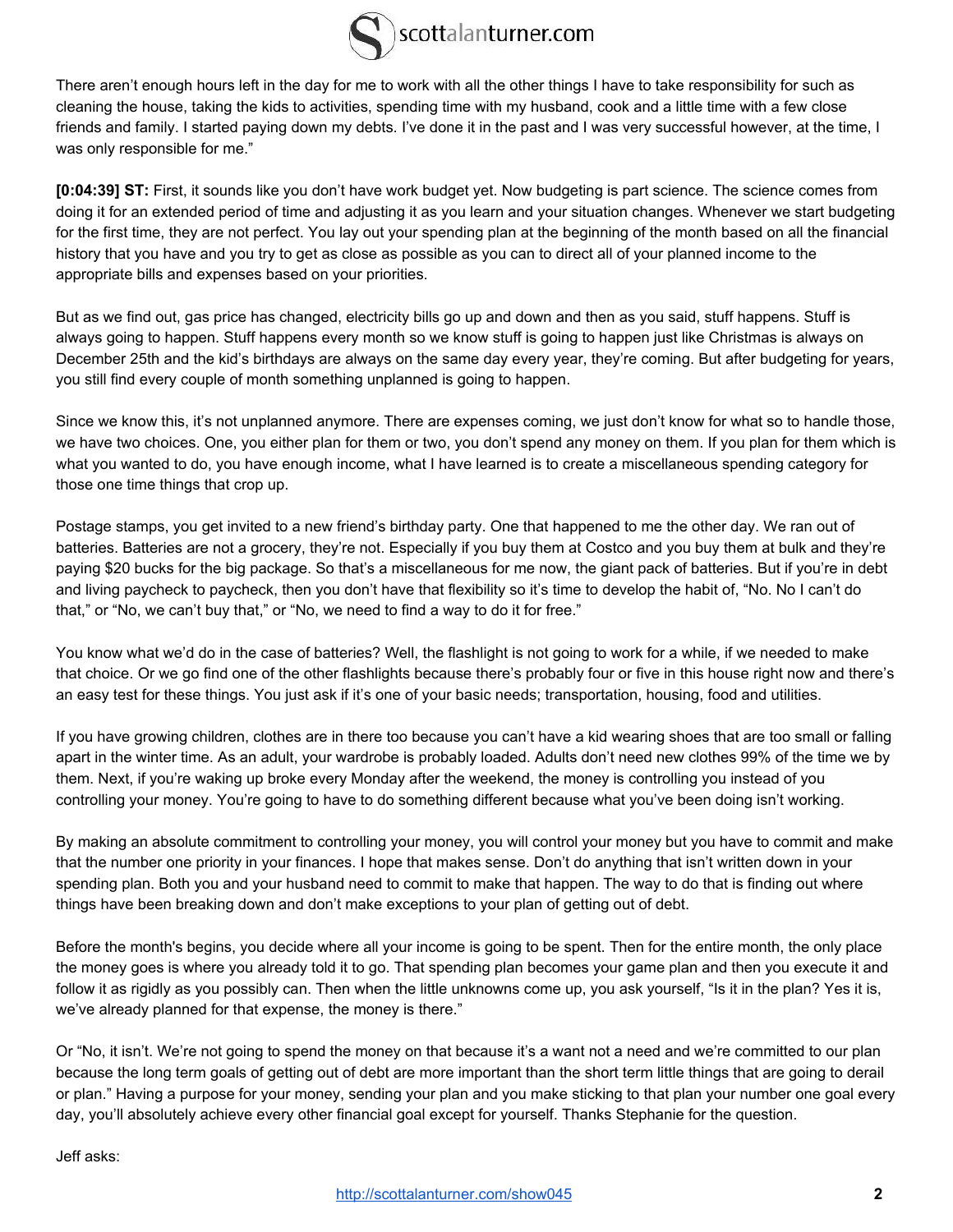

**[0:08:46] J:** "I'd like to take a deeper dive into budgeting, specifically with percentage of income. While things can vary, I would like someone to go through percentages that can be used as guidelines. For instance, 30 to 40% for rent and mortgage, etcetera, X percent for entertainment, X percent for groceries."

**[0:09:05] ST:** The key to getting ahead is to pay yourself first. If you paid off all your unsecured debts, credit card bills, medical bills, student loans, car loans, pretty much everything except for the house, saving 20% of your income is the next goal to work towards. Now 20% isn't just a random number I pulled out of the air.

Financial planners for years have been telling people to put away 15% of their income for retirement because people have so much debt to pay off in their younger years, 20% is becoming the new 15% if that makes sense. Black is the new orange, right? The differences between retiring comfortably and having a surplus versus having just enough or worse, running out.

We're living longer, medicine is getting better, it's a reality that maybe some people may be retired for 20 or 30 years. That's a long time. Best not gamble without living your money. Saving 20% is a good goal. After that, the next good common guy in line you might hear is to limit your housing expenses to some percent of your take home pay, maybe that's 25% or 30%.

So if you take home \$4,000 a month, you want a most \$1,000 a month in a mortgage payment and then you have to factor in another 30 to 40% on top of that for stuff that goes on around the house. Utilities, upkeep, service calls, yard maintenance if you have a yard. But after those couple of things, there are no specific ranges or dollar amounts that work for everyone and that housing amount can be bigger or smaller depending on your personal goals. Where you live, if you live in an expensive city.

If you don't own a car, if you're in a place that has public transportation, your transportation cost are going to be significant less and maybe you want to put more towards the house. Everyone is in a unique situation. Every family is unique. We each have different spending priorities from the groceries we buy to where we eat out, how we get to work, where are we vacationing and especially, as I mentioned where we live.

Buying groceries in Alaska, heck of a lot more expensive than what I pay here in Texas. Peanut butter up there is going to cost twice as much than what I'm paying down here. Somebody like myself who is self-employed, I pay outrageous amounts of money for health insurance and disability insurance each month. I don't have an employer to take care of those for me.

Now, what I would recommend instead of after the housing and the savings are carved out, you just have to figure out any fix cost you have. Your utilities, your transportation, your insurance and then you work on the variable expenses, groceries, entertainment, kid's stuff, vacation. Your variable expenses that's where you're going to figure out where your priorities are based on what is important to you.

My sister, she likes running marathons and she's about to finish up running a marathon in every state and has run on several continents. Travel is a much higher priority to her than clothing or steak dinners. For someone else who has never flown on an airplane or has never left their home state, and there are a lot of people like this, vacationing, not as important to them.

If you live in an old leaky house built a hundred years ago trying to limit utilities to 5% of your budget, not going to be realistic. If you live in a brand new energy efficient home, 5% might be. Then you have to start considering what's going to happen when your income increases overtime? Typically, our lifestyle scales up with our income and that's how most people end up staying broke or stuck in the middle class if they've never saved anything to begin with.

Bigger mortgage, bigger car payment, nicer restaurants, flying first class, on and on. If you can keep your savings in the 20% range and you want to scale up your life, as long as you keep out of debt, paying the mortgage, whatever. Go for it. Have fun! If you want to retire early, increasing your savings or creating sources of passive income like rental homes, then that makes that goal much more possible.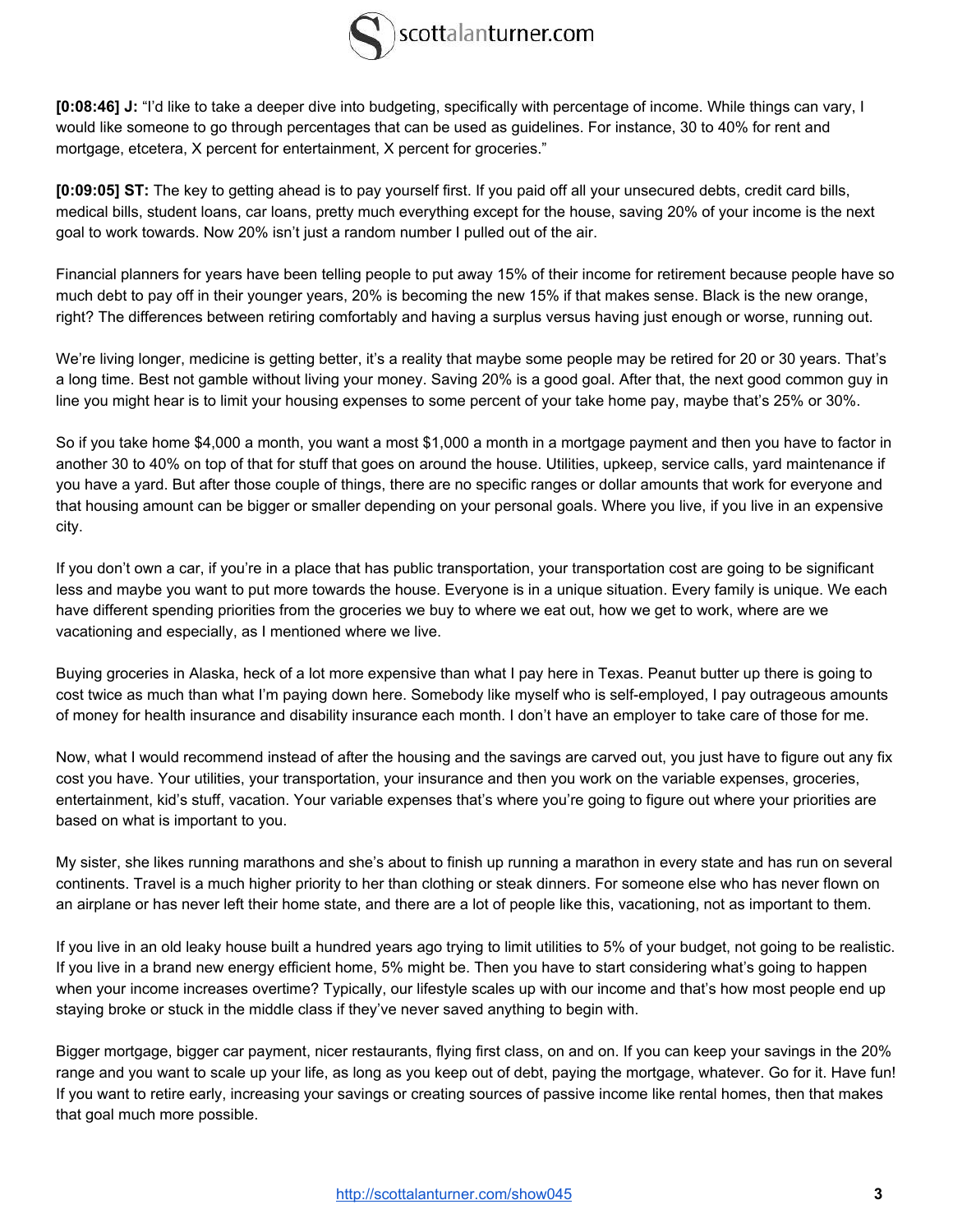

The 20% needs to be increased as more money flows in. For people with lower incomes, their percentage of money going to necessities like food, utilities, transportation, that might be much higher. A family that has a much higher income would hopefully have more money going towards savings and a lower percent on things like utilities. In the end, you just have to prioritize based on your priorities and your income. Thanks Jeff for the question.

If you have any money related question you'd like answered, please visit goaskscoot.com to get in touch with me. That website has my e-mail address, Twitter and you can also leave me a voicemail. Please contact me. I am here to help you.

### [BREAK]

**[0:13:52] ST:** I was reading an article recently about second generation rich kids in China. Kids whose parents have achieved wealth over in that society and how they're acting. The funniest thing was, they're going out to clubs and they are renting expensive bottles of champagne and putting it on the table. If you've never gone out to a club or if you haven't been out to a club in a while, they have these VIP tables, VIP suites and you can rent them or you pay a fee to sit at these special tables.

Depending on the popularity of the club, that might be more and more expensive. Some of the clubs that I went to back in Atlanta might be \$250 to \$500 just to sit at these special tables. So the second generation Chinese rich kids are getting these tables and they are renting bottles of champagne to sit on the table to look important and to look rich.

Grey Goose, if you are familiar with that brand of vodka, they have capitalized on the marketing of their vodka to people. Their vodka in taste tests not necessarily is good as any other vodka. It's kind of like Dunkin' Donuts versus Starbucks when they start doing this comparisons, you're paying more for Starbucks but are you paying for the experience or is it really better coffee? Who can say?

I watched this YouTube video where these groups of people are sitting down and they're comparing name brand liquors to the Costco Kirkland brands. What do you think happened? The same thing that happens when people sat down and compare expensive wines. They've done all kinds of studies where people will be given bottles of wine and with fancy labels on it and then they're given a bottle of wine with a cheap looking label.

Or the taste test might say, "This bottle of wine cost \$10, this bottle of wine cost \$100, taste them, tell us which one do you think is best?" Sometimes they dump out the bottles of what's in them and put the same thing in each or they swap them and the results are typically always the same, the cheap wine in the fancy bottle, people will say, "This wine is delicious!"

They've been duped by the marketing, they've been duped by the bottle and the label and what they're being told about the wine. Afterwards the surveyors, the people conducting the test will go in and say, "No, you're actually drinking the \$2 bottle of wine here and you said it was like the greatest wine that you'd ever had." And they're like, "Oh, oh." See we're fooled, our brain fools us. I have no idea where I was going with this.

Bottom line is, we might think we can taste the difference between good beer, good wine and alcohol compared to the cheaper stuff but we can't, our brain fools us. The big fool ends up being our wallets. Costco, if you want to get liquor, beer from Costco with the Kirkland brand is going to taste not too shabby. Two Buck Chuck at Trader Joes is a decent wine. Now, back to your questions.

#### Cynthia says.

**[0:17:05] C:** "I'm really interested in knowing if it's worth it for me to concentrate on paying down my \$32,000 in federal student loans. I have a master's in public administration and work at a state university so I'm eligible for a loan forgiveness after 10 years or 120 payments. I'm currently on an income based repayment plan and have been paying my loans back for one and a half years.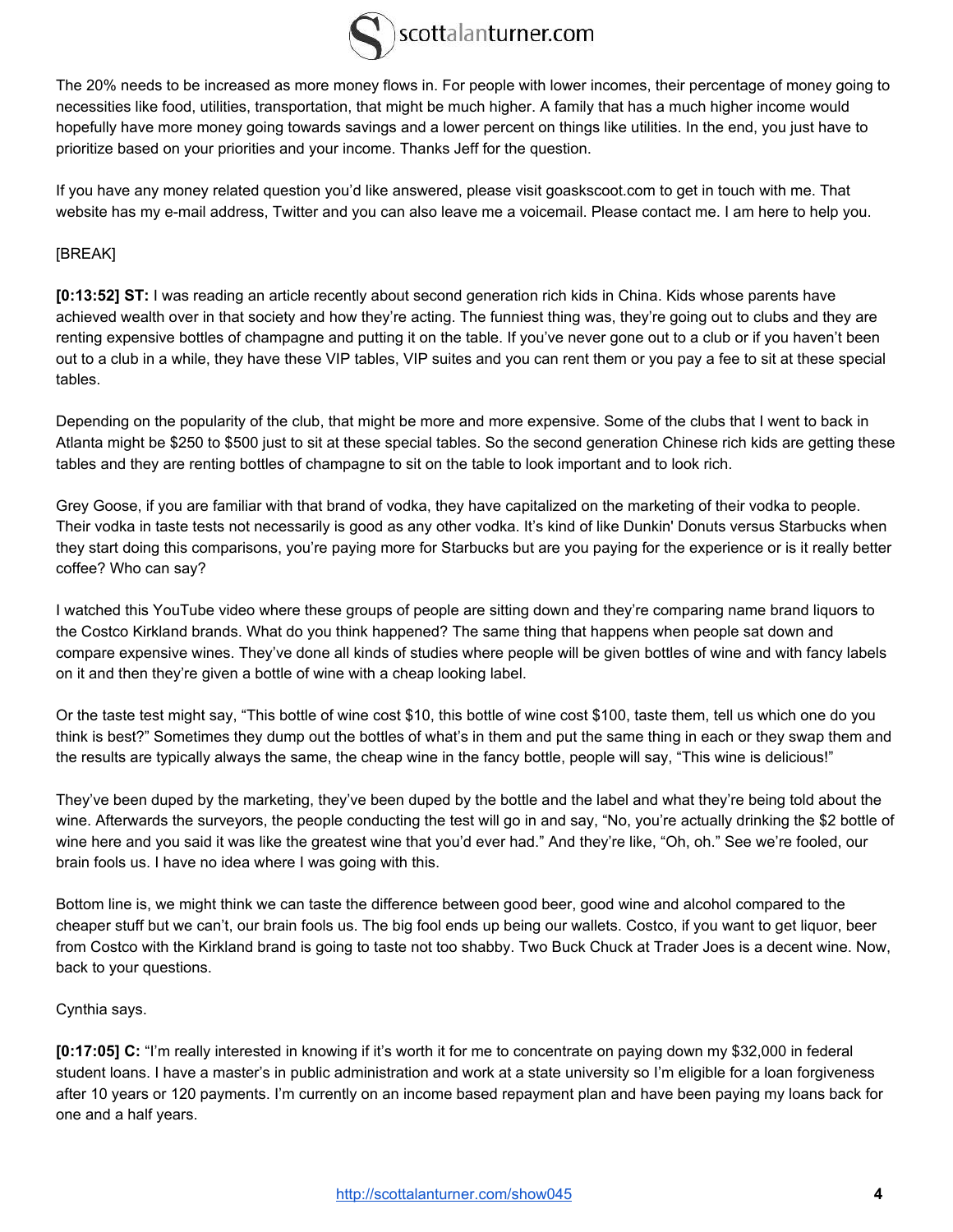

I just battle with whether to keep the debt and come out paying less or pay it down before the 10 year period is up. My rate is 6.625% and I feel like my interest is still being added. I deferred for a number of years during the great recession and now I feel like the interest is continuously making the loan more expensive since my loans started that \$28 grand.

**[0:17:46] ST:** So there's an online calculator that you can play around with, link in the show notes and it's an income based repayment calculator. I tried it myself, I was just plugging in some of your information, I had to make up the income. Now, some of the inputs on that calculator might not make sense, they've got the consumer price index in there, poverty level change rate, I'll just leave those at the defaults. Idea, just get a ballpark, get it going, start the conversation.

What I found is if you did IBR for 25 years starting at a \$30,000 salary and have the balance forgiven after 10 years, you'd end up paying \$25,000 out of pocket and you're forgiven \$27,000. Not too shabby. But remember, if you want to figure it out if it's better to knock these loans out faster. If you want to pay the loans faster, I just picked a basic loan amortization calculator, there's one on credit karma.

\$32,000, refinanced at 5% through one of the lenders that are doing re-fi's now in five years you would have total payments of \$36,000. That's still more than the public loan forgiveness. Even if you paid off the full \$32,000 today, it's still more than what the IBR and public loan forgiveness calculator have you paying out over 10 years in the example or have you making \$30,000 a year in household income.

Those are just quick and dirty calculations, thought I'd give you an example. The actual amount you end up paying over 10 years, it's going to depend in your salary, how much your salary is going to grow each year as well as if you were married; married and filing jointly or married in filing separately. So it's going to benefit you to sit down with a loan counsellor at the school, have them run some calculations based on your income.

They have the experience, they can look at your specific situation, show you how to compare the numbers more precisely. Once you're armed with that information, you're in a much better position to make an educated decision. I will leave you with this, some financial decisions we make in life don't make sense on paper, we make them because the value of our sanity is more important than dollars and cents.

Paying off a mortgage early doesn't make sense on paper. Putting money in the stock market, earning 10% for 20 years is better than using the money to pay down a mortgage that costs 4% a year. To me, I'd rather have the paid off house, another example, taking a 20% pay cut to work at a job you love instead of a job you hate where you have a boss that you can't stand.

There is a price for emotional stress, health, relationships and well being that you cannot quantify with math. You may decide you'll just be happier in life, throwing all your free dollars at the student loan over the next couple of three years and get out from under it, you get out from under that mental burden. Even though on paper it makes sense to stick with it, ride it out until you can get the public service loan forgiveness and save money. Myself, I follow the financial philosophy that the price for sanity is priceless. Thanks Cynthia for the question.

**[0:20:51.1] ST:** Okay, a quick break, back in 30 seconds and I'll be answering more of your questions, you're listening to Scott Alan Turner.

### [BREAK]

**[0:20:56.1] ST:** Hey nation, Scott Alan Turner here. Now, for those of you that are my long time listeners, you know I'm not one of those guys on the radio who promotes every product that shows up on their desk, you're never going to hear me trying to get you to buy snow plowing services from some company in Florida or recommending you buy neckties from some company in Little Rock, Arkansas. No, I have a name to uphold to you my wonderful listeners.

But if I were, if I were to recommend something to you, I would tell you about helium. Helium if you don't remember from high school chemistry is a rare earth element and we're running out of it. Which means the price of helium is set to take off like a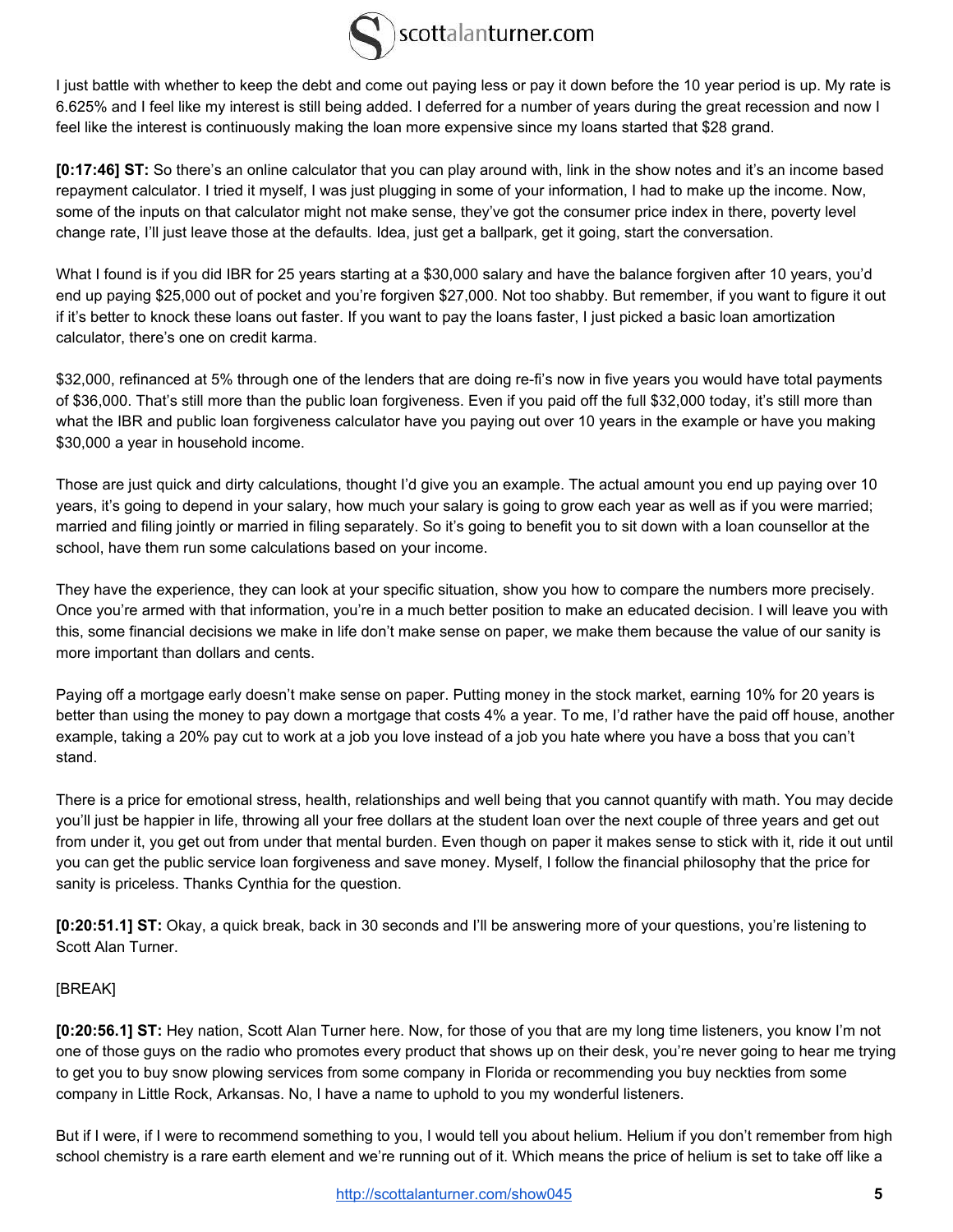

hot air balloon. Helium is going to be worth more per ounce than the price of gold. You can buy helium today at any flower shop or grocery store. Store it in the attic and those balloons they give you and watch your investments rise. Tell them Scott Alan Turner sent you.

[CONTINUED]

**[0:21:51.1] ST:** Reid writes:

**[0:21:53.3] R:** "Is it worth to get a credit card from the airlines in order to get frequent flyer points or is it better to get a non-airline credit card and get points?"

**[0:22:02] ST:** Well, let's talk about points in general. I've talked about this study before and I'm going to talk about it until I'm blue in the face. Credit cards are good for convenience, consumer protection, building credit, if you want to build your credit that way and perks like extend warranties and rental car protection.

Don't go into the mindset of "a credit card is a great way to build wealth" because they aren't. The McDonalds study that they did when people go in and spend cash versus credit at McDonalds, consumers spend eight to 12% more when they're using plastic. But if you're going to spend the money anyway, and if you don't have problems paying the bills, let's get some perks.

Sometimes having miles is like having fool's gold. Redeeming them can be very difficult but it's not impossible across the entire industry. Some airlines do a terrible job with their loyalty programs, others do a great job. There's a couple of airlines in particular that are very easy to redeem their miles on. Those are Southwest and Jet Blue. If you go with Southwest, they have a 100% redemption rate with their Southwest rapid rewards Visa card.

Southwest rewards change periodically, but if you sign up for one of their cards, sometimes you can get the equivalent of two free round trip tickets just for signing up. It's not a bad deal. Then you've got the terrible airlines the Delta's, the American's — this is not my opinion, these are studies that have been done on these airline points. They're trying to make improvements but still, they're just difficult to use.

American, they're slightly above Delta as the worst in the industry. Out there you can find travel hackers as they like to call themselves, they travel around for free with all kinds of deals. They sign up for tons of these cards, have all kinds of tricks that you can do to double your rewards, triple your rewards and that's a great idea for them, you can find some of their websites out there and figure out how they do it.

If you like airline trips that take five days and take 18 stops to get there, Southwest, that's a very nice airline to take and get their rewards. That's how I feel like anytime I'm looking at a Southwest flight, it's gonna take me eight hours to go someplace would be a three hour drive. If the main hub near your home is one of those worst airlines on the list, for example, Delta that's based out of Atlanta, American, they're based out at Dallas here, I'd say, "Forget the airline cards."

Me, I use a Capital One venture card. I get reimbursed for travel expenses, hotels, rental car, resorts, flights, there's no hoops. I just spend money wherever on whatever if I do some type of travel, I can use what's called the purchase eraser. There's just no hassle for me, I go on their website, I fill out a form and I say, "All right, use my account balance to pay you for that flight I just took," and it's done, it takes me two minutes.

There's no blackout dates, there's no jumping through hoops, no upgrades or any of that stuff. You can do that stuff, to me it's like looking for coupons, you might save a little money but you're spending your time to do it. I just want to save the money and move on. Figure out how to use your miles, you can check out Award Wallet, that is a website that keeps track of your reward programs such as your frequent flyer miles or hotels and your credit card points.

Another website is Traxo, that's an app. You can receive free flight alerts by SMS, push or email, you can track your points in miles and balances across a bunch of loyalty programs. What is best? Well, if you fly southwest or Jet Blue a lot, consider one of those airline cards. Flying anything else, you might skip the airline card and just get some other type of reward card.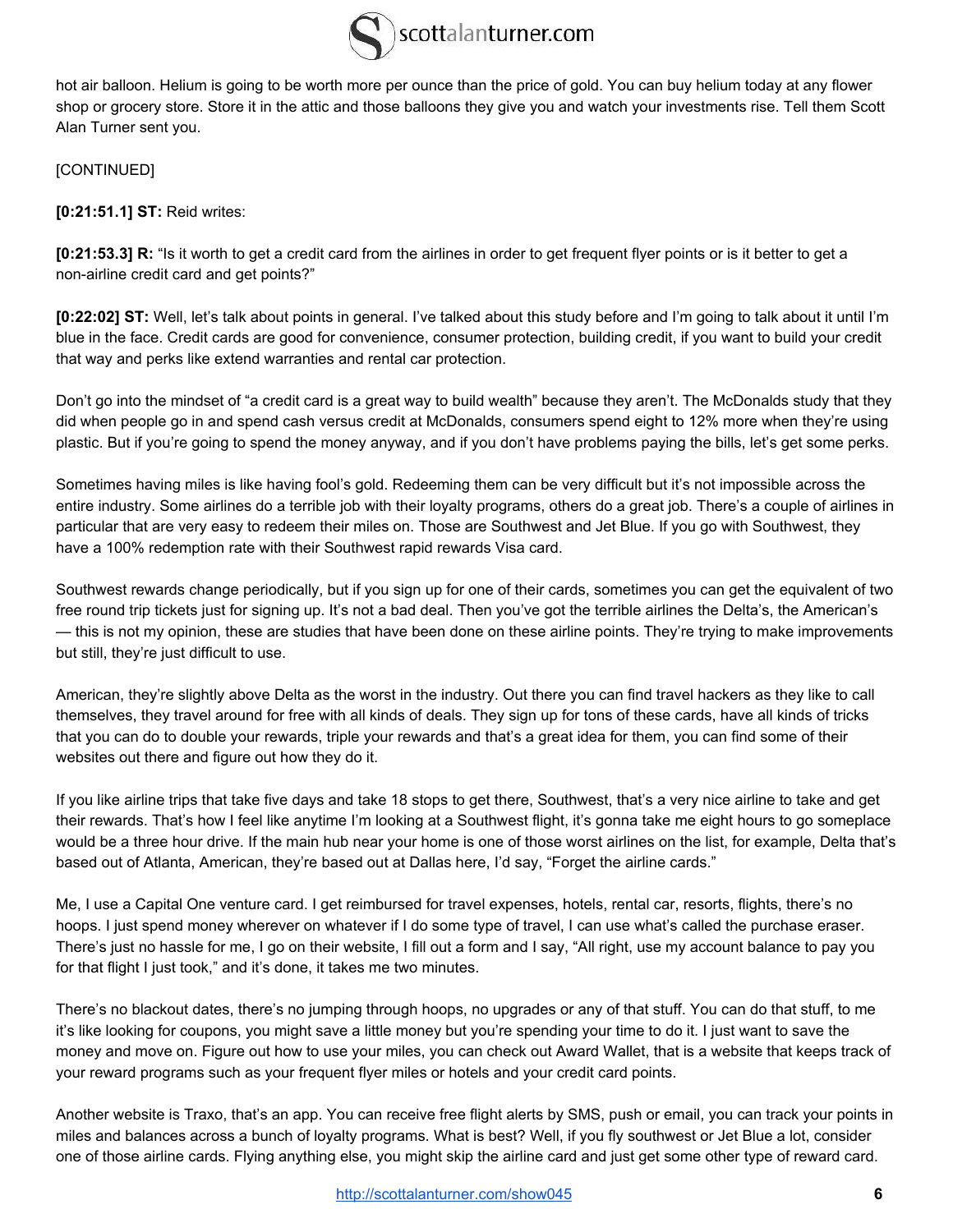

Remember, credit card points don't expire, they don't have blackout dates, they don't have limitations, you just redeem them when you want to. Airline cards, not so nice, again, that's my opinion, travel hackers would argue against me but they're obviously getting a lot of free flights so they know what they're doing. Thanks for the question.

Melanie writes.

**[0:26:31] M:** "I'm graduating from college soon and will be looking for my first job. What website should I post my resume to look for a career in computer programming?"

**[0:26:40] ST:** I don't know if I would start with the websites like Monster and Career Builder as my first choice. You don't want to look over LinkedIn. LinkedIn, it's a great place for networking. People are now using that site to host videos on themselves, post the resumes, there's a better way out there now. In the past, people would find jobs through word of mouth, through their coworkers, friends that are working at other companies, colleagues who have moved on to new jobs.

Here's a story in business week that came out that says, "Technology has hurt job candidates, chances of finding a job online because now you can submit your resume to hundreds of places at a time." And what happens is when employers receive them, they go through the filtering process automatically, no human eyes ever see them so your resume just get filtered out without anyone having ever have looked at it. And so that's an issue.

That's why networking is so important. Most jobs are filled by someone who knows someone, who knows someone that's looking for a job. Not through the online job posting services. One way you can do that is take people out to lunch, past colleagues, friends who are working at other jobs and just ask for some advice. Now, why would you ask for advice? Because no one likes to be asked for a job. "Hey, can I come work for you?" Or, "What job's available?"

When you say, "I'd like to find out more about this industry, can you tell me about it? How do I get into this industry? Can you tell me about it?" People love to help and give advice. They're more apt to do that and respond positively to those request than if you call up somebody on the phone and say, "Hey, I'm looking for a job, can you help me out?"

Internships, also an opportunity to grow your network that way if you're just coming out of school. Your career placement office at your college, another good place to look. Volunteering in places where you have an opportunity to interact with people who may be in a position to hire you. Any kind of initiative that you can do which is going to get your face in front of somebody who might be a decision maker or know somebody who is going to help you out.

You just need to get in front of the people that is going to work for you to your advantage. I'd stay away from the electronic applications, you never know what's going to go that way. Networking is core to finding jobs in today's economy and that's how it's getting done. Thanks Melanie and welcome to the wonderful world of code.

## [FINAL MESSAGE]

**[0:29:27] ST:** When I first learned about investing, I went out and bought one of the most popular investing books available at the time. I shall not share the name because it's not a book you should read. It's just geared towards buying individual stocks. I learned a lot of the investing terms that you'll come across when you start reading into this stuff. Dividend reinvestments, shorting stocks, buying on margin, math formulas, management analysis, on and on, and on.

Not much that I would teach someone new to investing or stuff that I use now in my own investing as a seasoned investor. You can read, read, read until you've read as many books as I have on the topic. You can listen to the radio or hundreds of podcasts or the nightly news cast until your ears bleed and your mind is numb. If you want to master your money, stop sitting there and listening to me. Just get busy. Those are the words.

Next time on the show, financial planning for generation Y with Sophia Berra, certified financial planner. That's it for this episode, I'm your host Scott Alan Turner, Rock star Katie is my producer. All the links mentioned in the show are available in